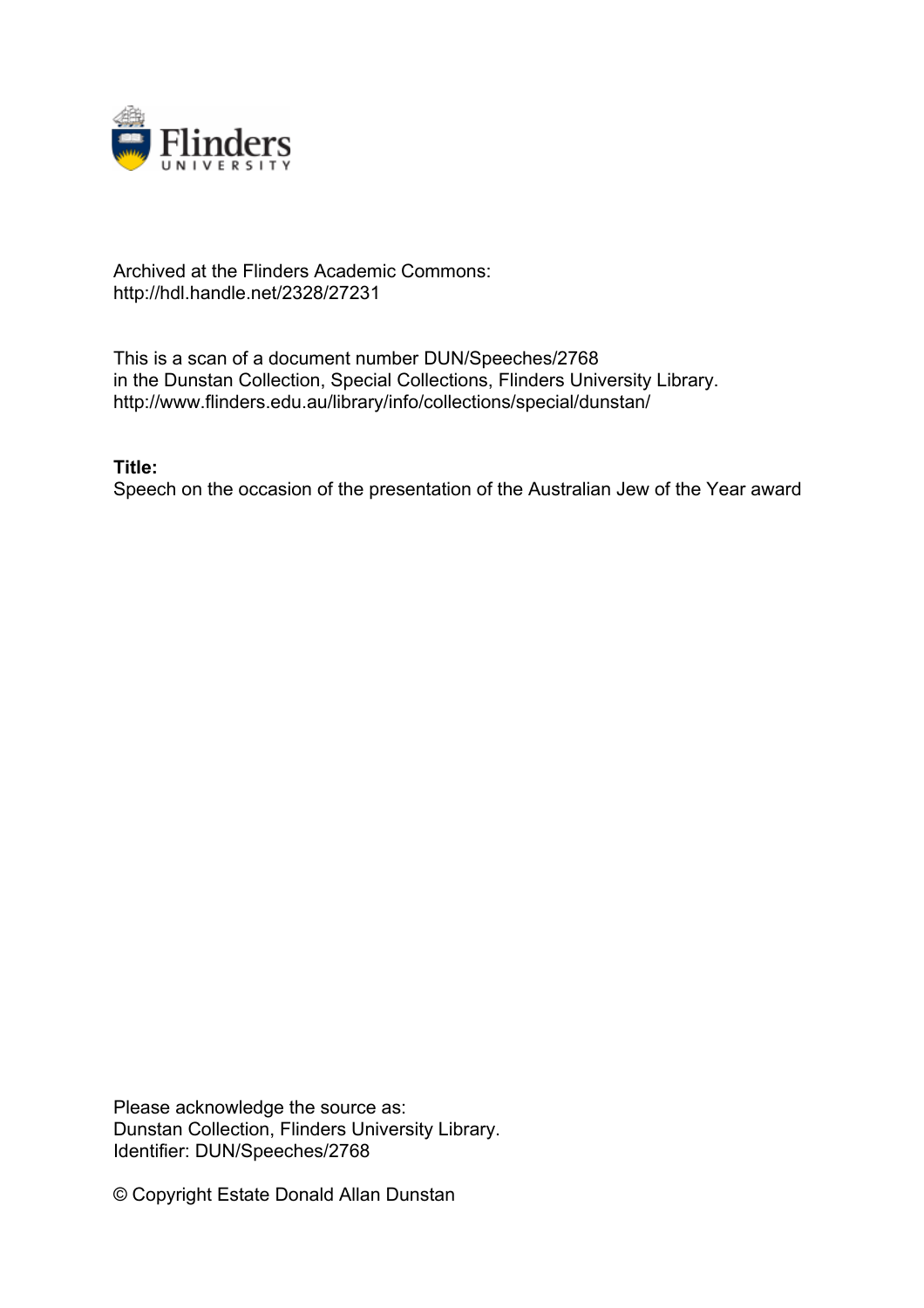SPEECH BY THE PREMIER, MR. DON DUNSTAN ON THE OCCASION OF THE PRESENTATION OP THE AUSTRALIAN JEW OF THE YEAR AWARD 19/11/75

Your Excellency and Lady Oliphant, Mr. Jacobson, Ladies and Gentlemen: It is a relief and a pleasure to be able to take time off from the hustings tonight to pay tribute to the Jewish community and to a great South Australian citizen. In a spirit of unity.rare for these times, my Parliamentary colleagues present will, I'm sure, join with me in acknowledging the immense Jewish contribution to our national life.

*dnkf)* 

7h

 $\cdots/2$ 

There is no sphere of activity in Australia where Jews have not left an indelible mark. In Science and medicine, in industry and commerce, in the Arts and sports, in Politics and the Law, in Philanthropy and Education, the Jewish community has a record of achievement of which it can be justly proud.

At least six Jewish convicts were among those who arrived at Botany Bay in 1788. When freed, they became valuable citizens of the Colony and in fact, produced Australia's first policeman. Since then, the Jewish contribution to the nation has continued out of proportion to the community's numerical strength. I think, for instance, of the **Jews** who served with such distinction in the two world **wars;** of commanders like General Sir John Monash and Major-General Sir Charles Rosenthal who led our troops to victory in Europe.

It would be invidious - and impossible - to try to list Jewish achievements in every field, but it seems I cannot get away from politics and government altogether. However, I do not tread on dangerous ground, for eminent Jews have arisen from both sides of the political spectrum. The first Australian-born Governor-General of Australia was Sir Isacs but long before he achieved this position of prominence, Jews had been active in the service of the State.

In South Australia in the 19th century, while the Jewish population numbered only 500, there were four Jewish members of the Legislative Assembly - Judah Moss Solomon, Emanual Soldmon, Vabian Solomon and Lewis Cohen. In the last year of that century, Vabian Solomon became Premier of this State.

Many other distinguished names spring readily to mind for their prominence in public life - Sir Saul Samuel, Sir Benjamin-Benjamin, Sir Daniel Levi, Sir Archibald Micahelis, Jir Albert Wolff, Sir Arthur Joel and Senator Sam Cohen. In South Australia, we still honour the name of Montefiore - Jacob who was one of the 11 Commissioners appointed by William IV in 1835 to found the Colony of South Australia

Dunstan Collection, Special Collections, Flinders University Library.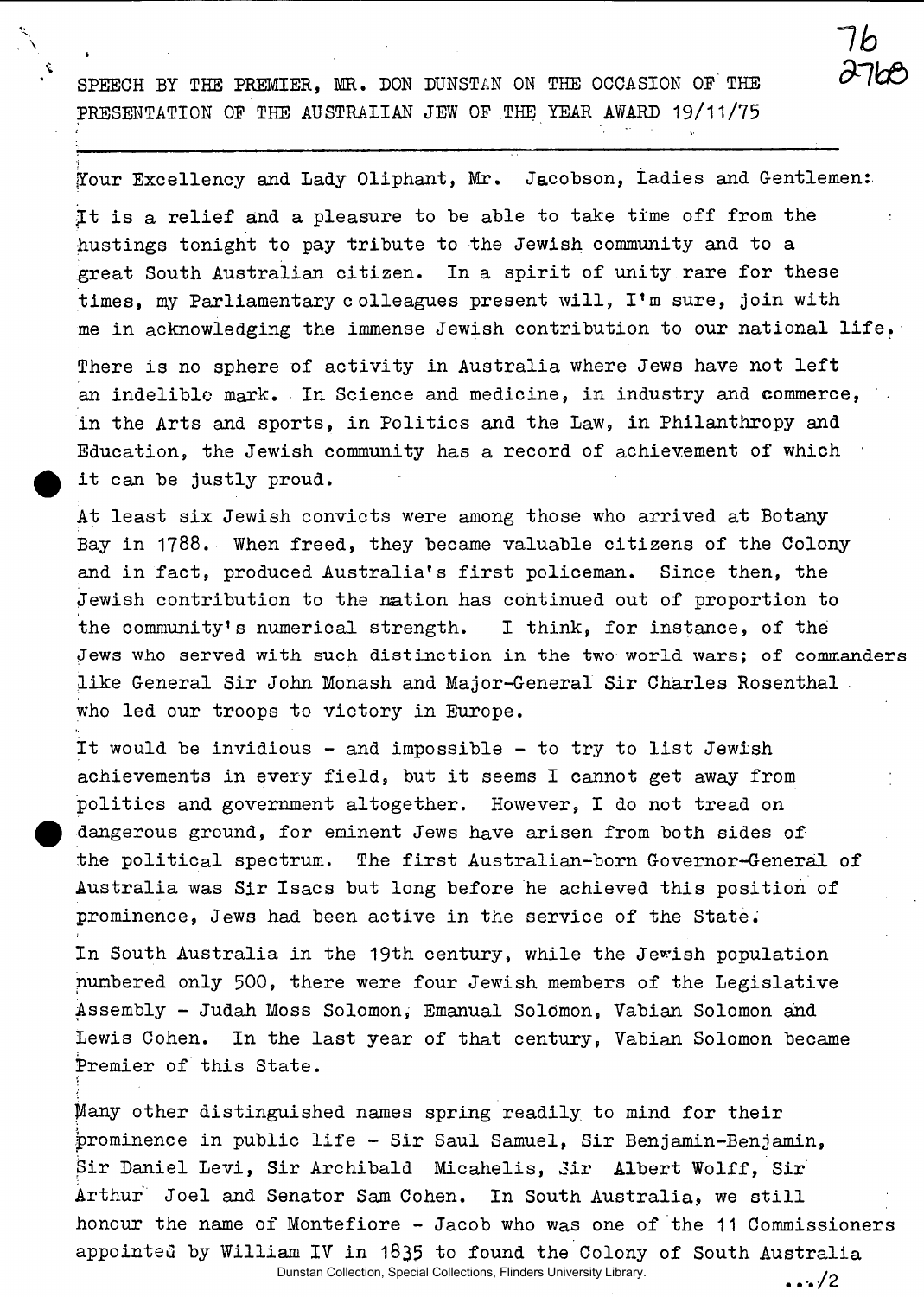and his brother, Joseph, who became one of the colony's outstanding commercial and industrial figures.

A noteworthy feature of the Jewish commitment is that it has always extended far beyond members of the Jewish faith. It has always been the whole community, not just the Jews themselves, which has been the beneficiary.

This tradition of sevice and philanthropy is epitomised in the man whom we have gathered to honour. Mr. Gus Hines tonight receives the highest award of Australian Jewry, the first South Australian to win this honour. It is not only the Jewish community of this State which feels a sense of pride and satisfaction that one of its members has been thus honoured - it is the whole community.

For over 30 years Mr. Hines has worked for the betterment of South Australia. He has been involved in a breath-taking variety of public activities - too many for me to list. Perhaps the one which I personally find the most imaginative is his commissioning of a new work from American composer, Charles Wuorinen, to be performed at next year's Festival of Arts. Mr. Hines is a generous patron of the Arts and I would like to put on record my personal appreciation to him for his splendid work as one of the initial **Governors** of the New Opera Foundation.

Mr. Hines, may I use the opportunity of your winning this Award to thank the Jewish community for the outstanding role it has always played, and continues to play, in Australian life; and may I congratulate you for being honoured this year as that community's most outstanding member.

Dunstan Collection, Special Collections, Flinders University Library.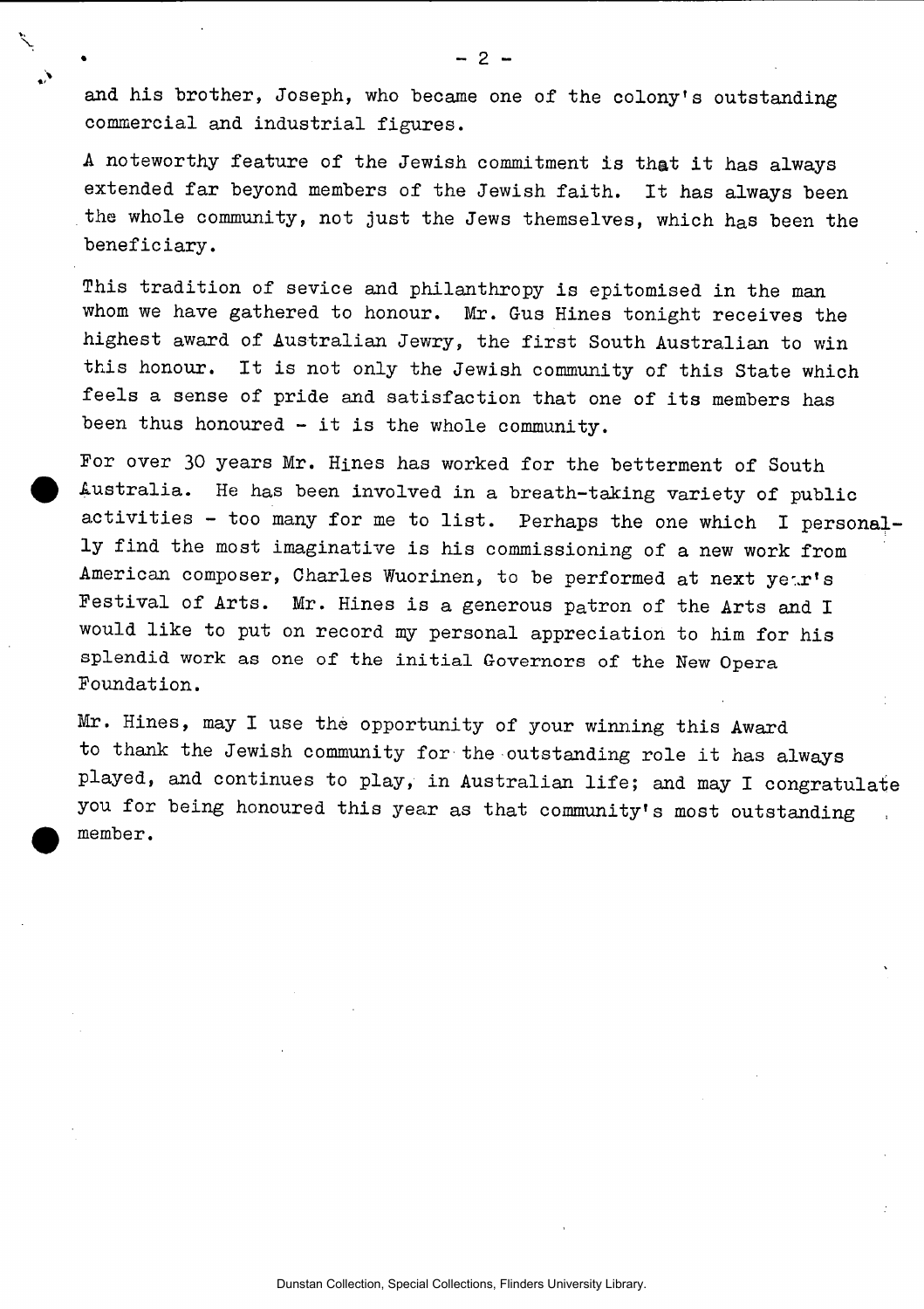'S**PEECH BY THE PREMIER, MR. DON DUNSTAN ON THE OCCASION OF THE PRESENTATION OF THE AUSTRALIAN JEW OF THE YEAR AWARD** 19/11/75

lYour Excellency and Lady Oliphant, Mr. Jacobson, Ladies and Gentlemen: It is a relief and a pleasure to be able to take time off from the (hustings tonight to pay tribute to the Jewish community and to a great South Australian citizen. In a spirit of unity rare for these times, my Parliamentary colleagues present will, I'm sure, join with me in acknowledging the immense Jewish contribution to our national life. There is no sphere of activity in Australia where Jews have not left an indelible mark. In Science and medicine, in industry and commerce, in the Arts and sports, in Politics and the Law, in Philanthropy and Education, the Jewish community has a record of achievement of which it can be justly proud.

At least six Jewish convicts were among those who arrived at Botany Bay in 1788. When freed, they became valuable citizens of the Colony and in fact, produced Australia's first policeman. Since then, the Jewish contribution to the nation has continued out of proportion to the community's numerical strength. I think, for instance, of the Jews **who** served **with** such **distinction in the two world wars;** of **commanders**  like General Sir John Monash and Major-General Sir Charles Rosenthal who led our troops to victory in Europe.

It would be invidious - and impossible - to try to list Jewish achievements in every field, but it seems I cannot get away from politics and government altogether. However, I do not tread on dangerous ground, for eminent Jews have arisen from both sides of the political spectrum. The first Australian-born Governor-General of Australia was Sir Isacs but long before he achieved this position of prominence, Jews had been active in the service of the State.

In South Australia in the 19th century, while the Jewish population numbered only 500, there were four Jewish members of the Legislative Assembly - Judah Moss Solomon, Emanual Solomon, Vabian Solomon and Lewis Cohen. In the last year of that century, Vabian Solomon became Premier of this State.

Many other distinguished names spring readily to mind for their prominence in public life - Sir Saul Samuel, Sir Benjamin-Benjamin, \$ir Daniel Levi, Sir Archibald Micahelis, Jir Albert Wolff, Sir. Arthur Joel and Senator Sam Cohen. In South Australia, we still honour the name of Montefiore — Jacob who was one of the 11 Commissioners appointed by William IV in 1835 to found the Colony of South Australia Dunstan Collection, Special Collections, Flinders University Library.

 $\cdot \cdot \cdot$ /2